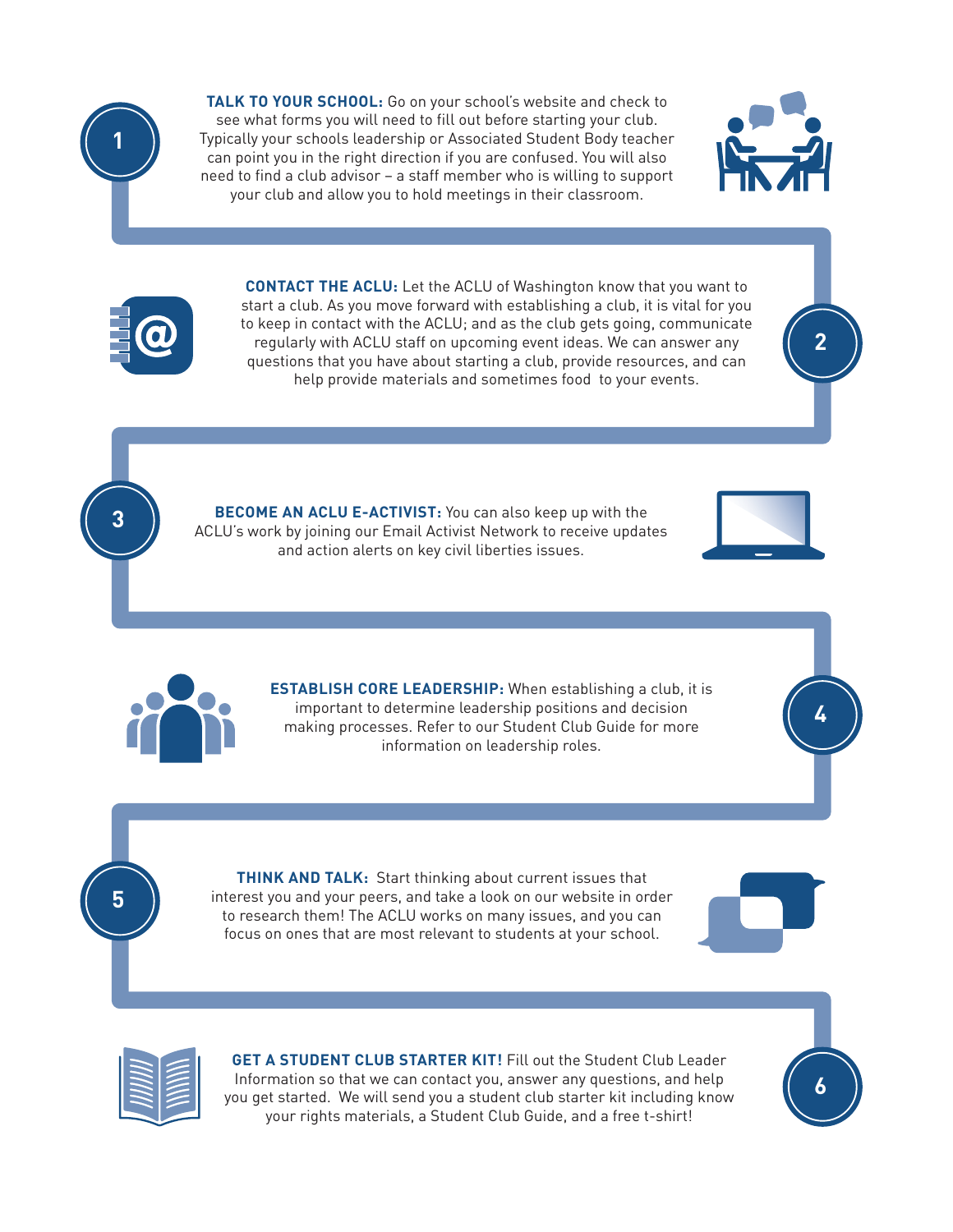*Are you interested in creating an ACLU student club?* You have come to the right place! To start off, here are a few common questions about clubs:

*What is an ACLU student club?* An ACLU student club provides an opportunity for students to come together to discuss and take action on current civil liberties issues, including ones that affect your school. The club is part of the ACLU (short for American Civil Liberties Union), which is a national organization with members and branches in every state. The ACLU is devoted to defending the Bill of Rights for all people in America. You can build community and strength by talking and working with other students, hearing each other's stories, and learning your rights as a student in Washington state.

*What do student clubs do?* Student clubs support the ACLU-WA's work by reaching peers and sharing know your rights information, hosting forums, coordinating educational events, and representing the ACLU-WA within your school.

Student clubs have organized events on a wide range of topics, including gender equality, racial justice, rights with law enforcement, censorship, technology and privacy rights, as well as drug policy reform. A few examples of educational events that other student clubs have hosted are:

- Screen short videos, followed by discussions with ACLU speakers;
- Host a Membership Drive (it's just \$5 for students to join);
- Invite an ACLU speaker to discuss hot topics, such as drug policy reform, criminal justice issues, technology & privacy, government surveillance, and civil rights in schools.

*How do I get started?* Follow the pathway! These easy steps will help you create an ACLU Student Club at your school.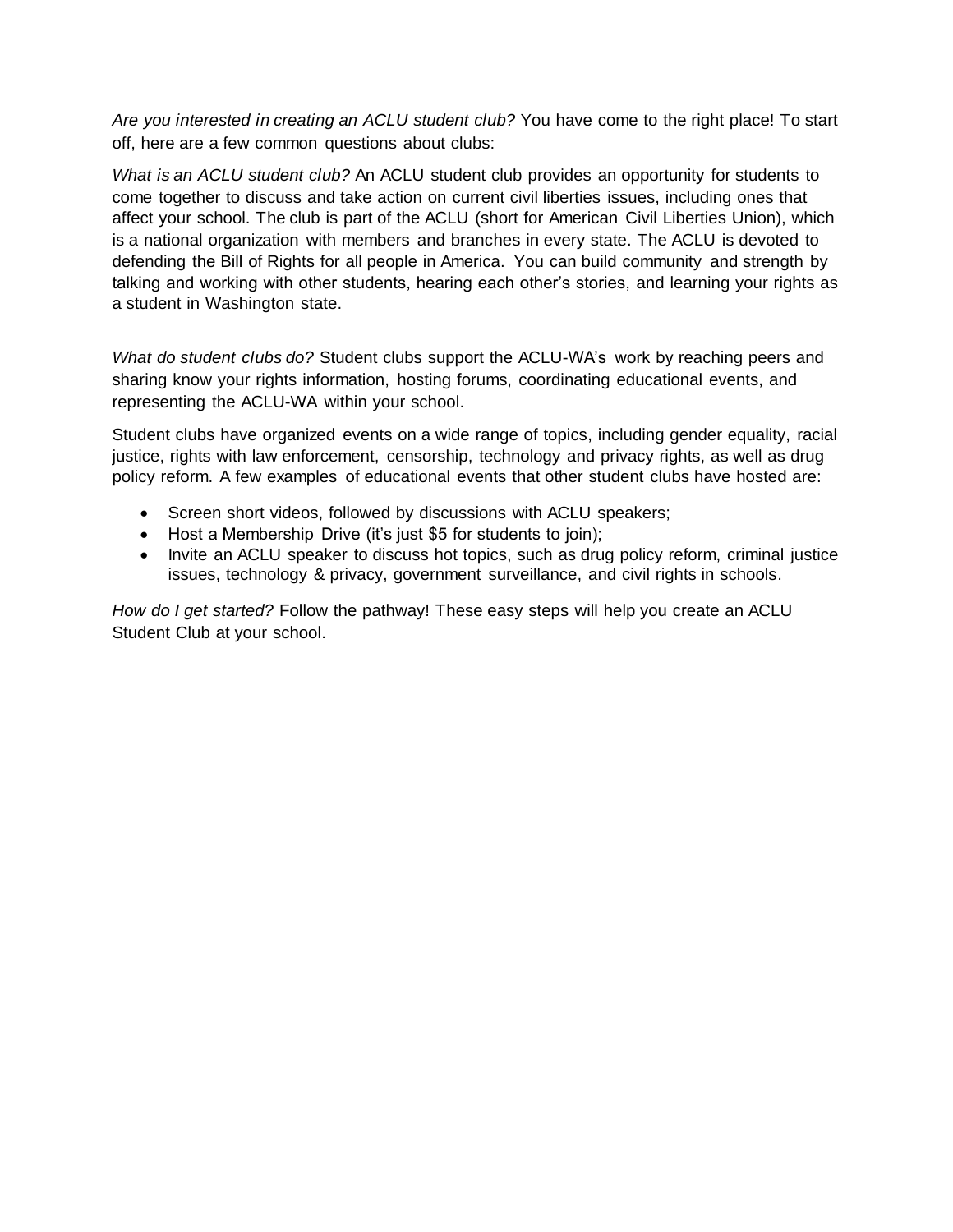## **Pathway to Creating a Student Club**

- 1) Talk to your school: Go on your school's website and check to see what forms you will need to fill out before starting your club. Typically your schools leadership or Associated Student Body teacher can point you in the right direction if you are confused. You will also need to find a club advisor – a staff member who is willing to support your club and allow you to hold meetings in their classroom.
- 2) Contact ACLU: Let the ACLU of Washington know that you want to start a club. As you move forward with establishing a club, it is vital for you to keep in contact with the ACLU; and as the club gets going, communicate regularly with ACLU staff on upcoming event ideas. We can answer any questions that you have about starting a club, provide resources, and can help provide materials and sometimes food to your events.
- 3) Become an ACLU E-Activist: You can also keep up with the ACLU's work by joining our Email Activist Network to receive updates and action alerts on key civil liberties issues.
- 4) Establish Core Leadership: When establishing a club, it is important to determine leadership positions and decision making processes. Refer to our Student Club Guide for more information on leadership roles.
- 5) Think and talk: Start thinking about current issues that interest you and your peers, and take a look on our website in order to research them! The ACLU works on many issues, and you can focus on ones that are most relevant to students at your school.

6) Get a Student Club Starter Kit! Fill out the Student Club Leader Information so that we can contact you, answer any questions, and help you get started. We will send you a student club starter kit including know your rights materials, a Student Club Guide, and a free t-shirt!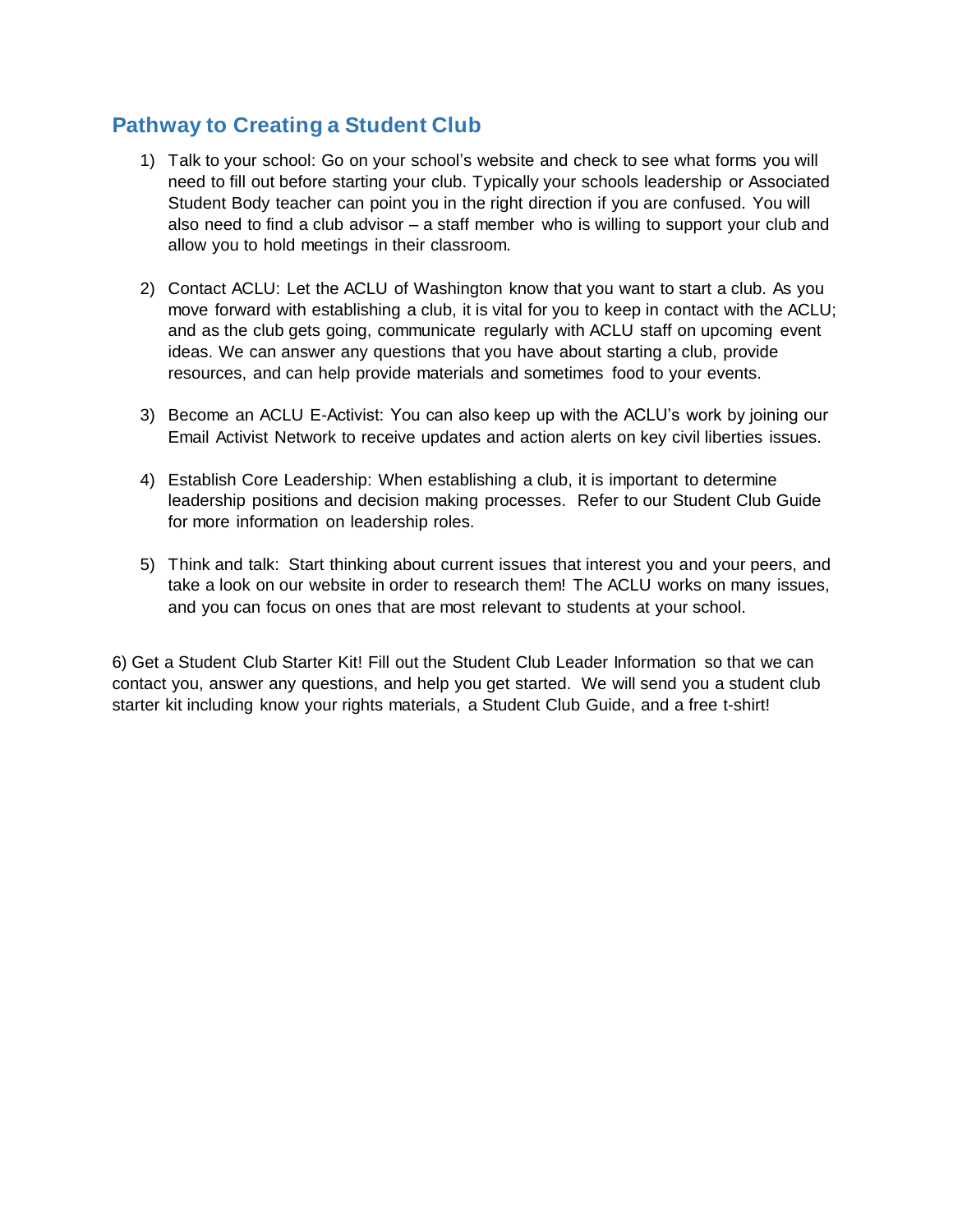# **ACLU of Washington Student Club Guide**

Thank you for your interest in starting an American Civil Liberties Union Student Club. These guidelines will help you stay organized, give you strong structure, and hopefully help your club grow!

Terms and Leadership Positions

A typical student club or Associated Student Body chapter will have the following leadership roles: President, Vice president, Treasurer, Secretary, and sometimes Historian. We have provided a sample list of those roles and job descriptions for each position. It is not required for every club to have this exact format, so plan your roles based on what is best for your club and school. Some common leadership roles can include:

- President- make sure the club is running smoothly, runs meetings, plans events, and keeps in contact with ACLU.
- Vice President- the person who helps the president with tasks and can fill in for them if they are absent. They will also take meeting/event attendance.
- Treasurer- will work on gathering and keeping track of materials like food, snacks, and supplies needed for meetings and events. ACLU can help support and bring resources to your student club, just ask them!
- Secretary- they fill in if President and VP are absent. They take meeting minutes, event reports, make announcements, and ensure PR is going smoothly.
- Historian- they will take pictures of events, help the secretary, and most importantly promote the club and its events.

At the minimum, we do recommend two people (such as president and vice president, or copresidents) to run the club, and a few other reliable members to assist when needed.

It is also important to establish term length for all of the leadership positions. Typically, elections are held annually at the end of the school year. Though you can pick something different if it makes more sense at your school. Try to make sure that new leaders are in place whenever leaders graduate, so that the club can continue.

#### Expectations of Leadership

Student club leadership is expected to uphold their positions, enforce guidelines, and run their chapter smoothly. They must come up with a method for decision making such as majority vote or consensus-based decision making. Again, choose a method that is best for your school and chapter, but be consistent.

#### Expectations of Club Members

Club members are expected to follow the guidelines put in place by leadership, assist in event planning and outreach, promote the ACLU, and educate their peers on their civil liberties. They are also expected to respect and appreciate everyone's differences in and out of the club setting.

Meetings and Attendance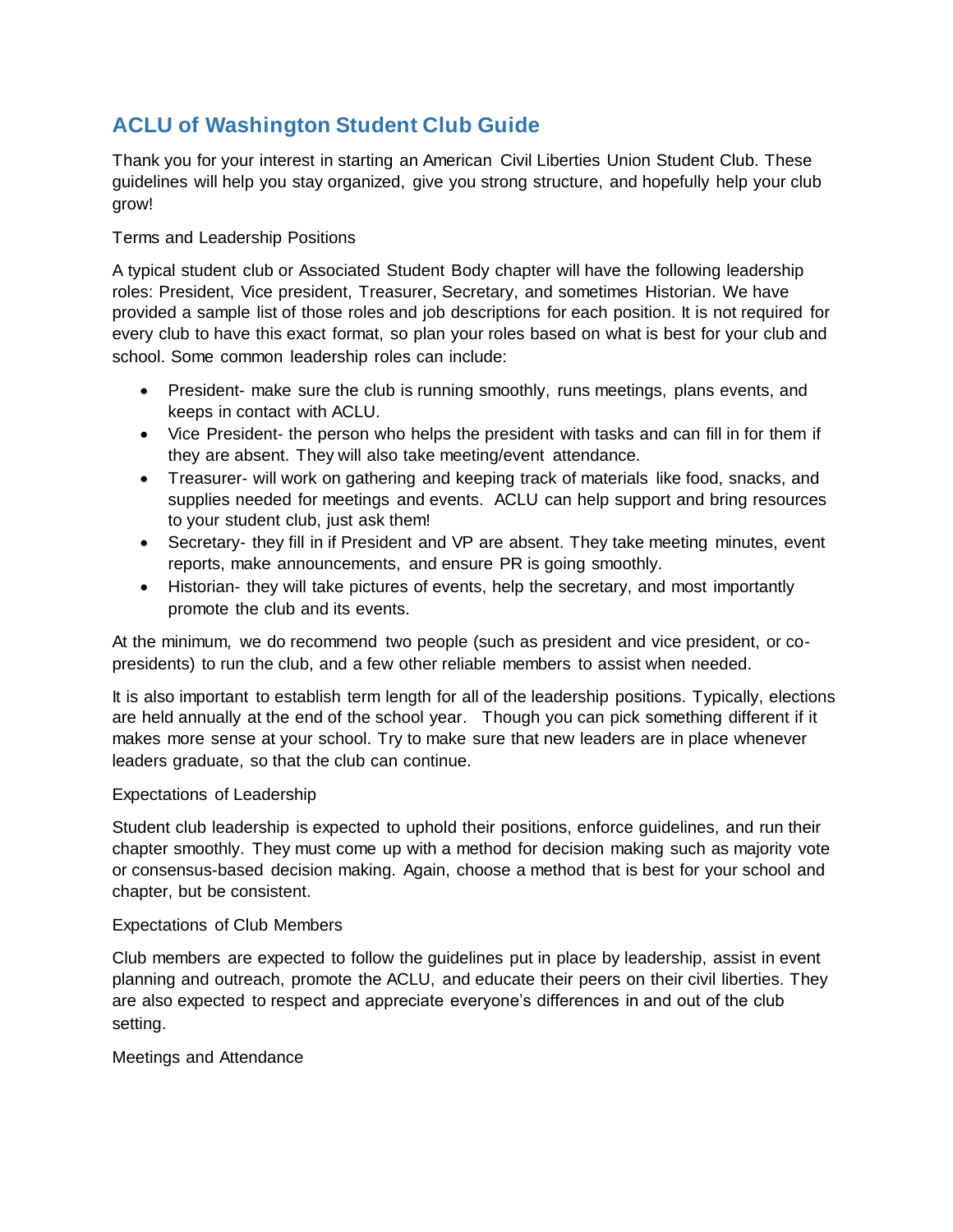Meetings should be held on a regular basis at a time and place set by the officers and the staff advisor. Notice of meeting should be provided to club members in a timely matter. How regularly the ACLU club meets is up to leadership members. While we recognize students have many other commitments, we encourage attendance to every meeting possible.

| Do's                                                                                                                                                                                                                                                                                                                                                                                   | Don'ts                                                                                                                                                                                                                                                              |
|----------------------------------------------------------------------------------------------------------------------------------------------------------------------------------------------------------------------------------------------------------------------------------------------------------------------------------------------------------------------------------------|---------------------------------------------------------------------------------------------------------------------------------------------------------------------------------------------------------------------------------------------------------------------|
| Organize around Constitutional Rights!                                                                                                                                                                                                                                                                                                                                                 | Do not organize club activities on issues that<br>aren't part of ACLU's mission.                                                                                                                                                                                    |
| Your student club should support and take<br>action on initiatives or campaigns that ACLU<br>has taken a position on.                                                                                                                                                                                                                                                                  | The ACLU is a non-partisan organization<br>which means it does not support political<br>parties or endorse candidates for elected<br>offices.<br>Therefore, the ACLU requires that any activity<br>that could be considered partisan is avoided.                    |
| Focus on civil liberties, activism, and events!                                                                                                                                                                                                                                                                                                                                        | Do not focus on fundraising (for charities or<br>other school-wide groups).                                                                                                                                                                                         |
| The ACLU defends individual freedoms such<br>as:<br>Freedom of Speech & Assembly<br>Separation of Religion & Government<br>Freedom from Suspicion-less Searches &<br><b>Seizures</b><br>The Right to Due Process from Government<br>Fairness in the Criminal Justice System<br>Equal Rights under the Law for All People<br>Privacy - Freedom from Unnecessary<br>Government Intrusion | Keep in mind the ACLU does not work on:<br>Foreign Policy<br>War & Peace<br>Economic Policy (including \$15/hr. wage)<br><b>Trade Policy</b><br><b>Environmental Protection</b><br>Taxation, Government Budgets & Funding<br>Therefore, your club shouldn't either. |
| If an individual asks for legal advice, refer<br>them to the legal advice hotline available on<br>the back of our "Bust Cards", and on the ACLU<br>of Washington website.                                                                                                                                                                                                              | Do not offer your personal legal advice if<br>someone asks for your help.                                                                                                                                                                                           |

### Event Ideas

Below is a list of possible events your club could host or attend, many of which other clubs around Washington have done in the past:

- Screen short videos, followed by discussions with ACLU speakers
- Host a Membership Drive (it's just \$5 for students to join)
- Invite an ACLU speaker to discuss hot topics, such as drug policy reform, criminal justice issues, technology & privacy, government surveillance, and civil rights in schools (refer to Youth Programming sheet)
- Plan a rally for any current issue \*
- Movie screening and discussion of some of the ACLU freedom files (you could have pizza/drinks/snacks/etc.)